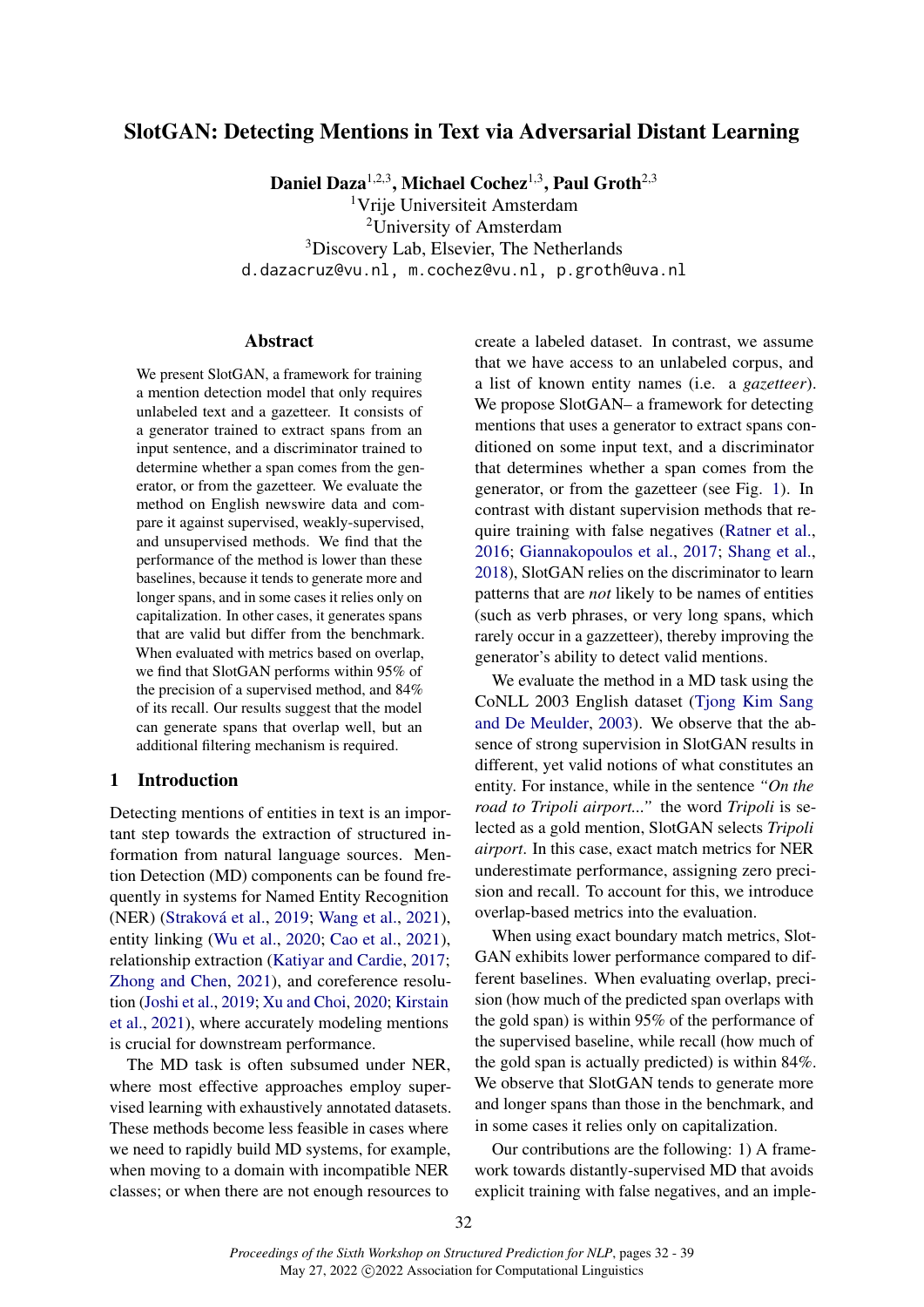<span id="page-1-0"></span>

Figure 1: SlotGAN consists of a generator G trained to extract spans from an input sentence. We represent spans as matrices containing embeddings of words in a span, padded with zeros to a fixed length L. True spans are generated from a gazetteer. A discriminator  $D$  is trained to determine if a span was generated from  $G$  or from the gazetteer.

mentation via an end-to-end differentiable architecture for extracting distinct spans; 2) Evidence for the use of overlap-based metrics into the evaluation of MD methods to account for ambiguous cases in gold annotations; 3) An analysis of the performance of SlotGAN, identifying its failure modes and outlining directions of improvement.

### 2 SlotGAN

In the MD task, we are given a sentence from a corpus as a sequence of words  $(w_1, w_2, ..., w_n)$ . The output of the system is a set of spans that contain a mention, and each span is a tuple  $(i_s, i_e)$ where  $i_s$  is an integer indicating the position where the span starts, and  $i_e$  the position where it ends. Additionally, we have access to a gazetteer  $E =$  $(e_1, e_2, ..., e_N)$  containing names of entities relevant to a particular domain.

SlotGAN is a method for MD based on Generative Adversarial Networks [\(Goodfellow et al.,](#page-4-5) [2014;](#page-4-5) [Mirza and Osindero,](#page-5-5) [2014\)](#page-5-5). It consists of a generator trained to extract spans from a sentence, and a discriminator that determines whether a span comes from the generator or from the gazetteer.

We define the embedding of a sentence  $w =$  $(w_1, ..., w_n)$  as a matrix  $emb(w) \in \mathbb{R}^{d \times n}$ , where emb is a function that maps words to  $d$ -dimensional pretrained embeddings (for example, from the input embedding layer of BERT [\(Devlin et al.,](#page-4-6) [2019\)](#page-4-6)).

We represent each mention span in a sequence as a matrix in a space  $S = \mathbb{R}^{d \times L}$ , where L is the length of the sequence. For a span  $(i_s, i_e)$ , the matrix contains the embeddings of the words within the span, from column  $i<sub>s</sub>$  to column  $i<sub>e</sub>$ , and is zero in the remaining columns.

The generator takes as input the embedding matrix  $emb(w)$  of a sentence, and assigns each of its columns to one of k *slots*. The output is a sequence

of k span representations  $(\mathbf{S}_i)_{i=1}^k$  with  $\mathbf{S}_i \in \mathcal{S}$ , such that the j-th column of  $S_i$  contains the j-th column of the input matrix, if it was assigned to slot *i*. Unused columns of  $S_i$  are filled with zeros.

When sampling a name e of an entity in the gazetteer, we embed it as  $emb(e)$  and then add zero padding via a pad function until reaching a maximum length  $L$ , to obtain a span representation in S. The amount of padding is added randomly to both sides of an entity name, with the purpose of emulating how in a sentence, a mention can appear at an arbitrary position. The discriminator takes as input span representations in  $S$ , and outputs a score that should be high for samples from the gazetteer, and low for samples from the generator.

Denoting as  $p_w$  the distribution used to sample sentences from the corpus, and as  $p_e$  the distribution for sampling names from the gazetteer, the generator and discriminator are trained via gradient descent using the W-GAN [\(Arjovsky et al.,](#page-4-7) [2017\)](#page-4-7) minimax optimization objective:

<span id="page-1-1"></span>
$$
\min_{G} \max_{D} \mathbb{E}_{e \sim p_e} [D(\text{pad}(\text{emb}(e)))] -
$$

$$
\mathbb{E}_{w \sim p_w} \left[ \sum_{i=1}^{k} D(G(\text{emb}(w))_i) \right], \quad (1)
$$

where we have denoted as  $G(\text{emb}(w))_i$  the *i*-th span representation produced by the generator.

To allow also *not* extracting any mentions when not required, we randomly introduce empty spans in the gazetteer, and we reformulate the generator objective with an equality constraint. Following [Bastings et al.](#page-4-8) [\(2019\)](#page-4-8), we define the constraint in terms of a differentiable function  $C$  such that  $C(G(\text{emb}(w)_i))$  counts the number of transitions from zero to non-zero, and vice versa, in a span representation. For valid spans, this should be equal to 2. We solve the problem introducing a Lagrange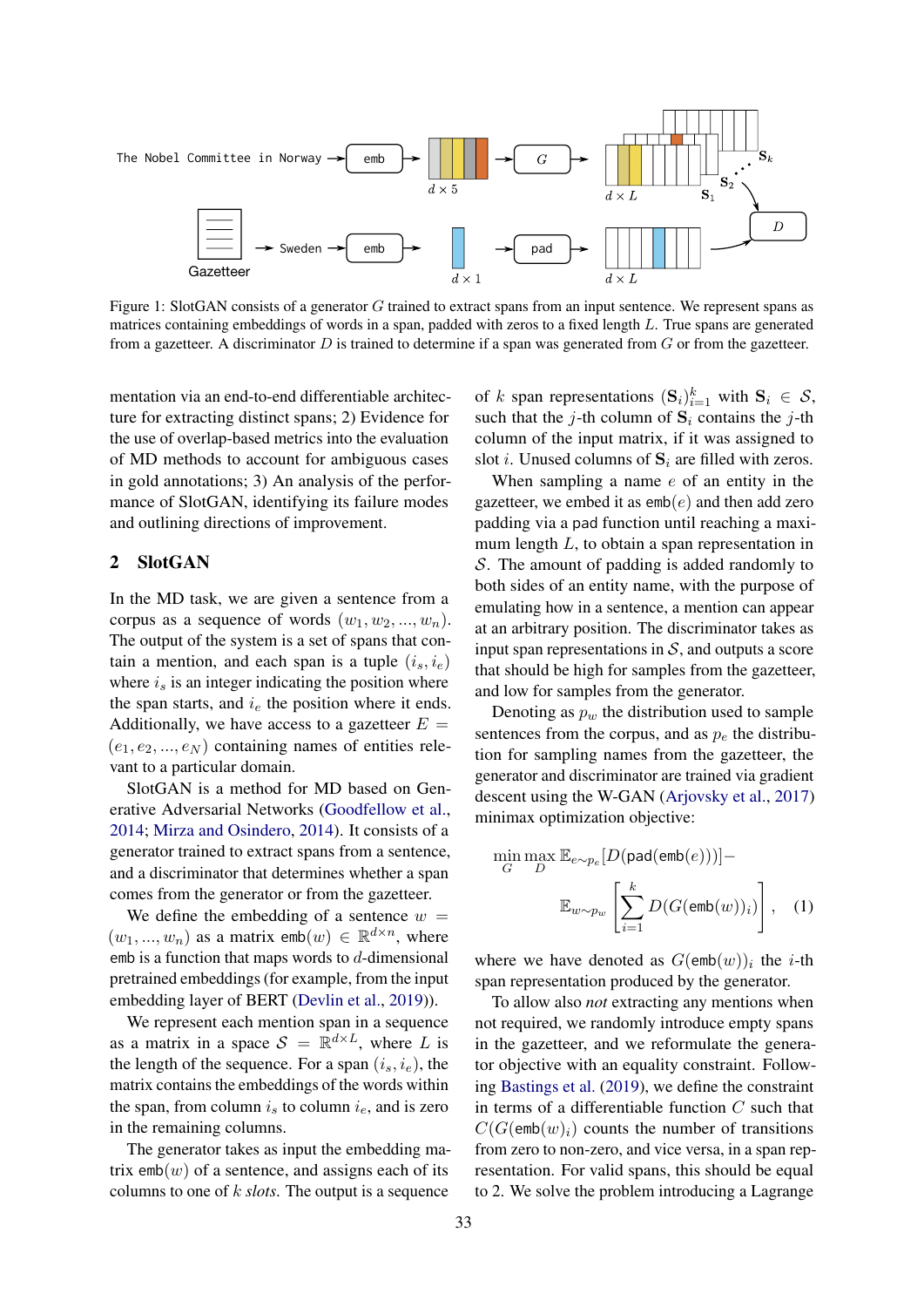multiplier  $\lambda$ , and the term in Eq. [1](#page-1-1) that depends on the generator becomes

$$
\min_{\lambda, G} \mathbb{E}_{w \sim p_w} \left[ \sum_{i=1}^k -D(\mathbf{S}_i(w)) - \lambda (2 - C(\mathbf{S}_i(w))) \right]
$$
\n(2)

where  $\mathbf{S}_i(w)$  is a shorthand for  $G(\text{emb}(w))_i$ . This constraint prevents the generator from producing only empty spans.

At test time, we can use the spans produced by the generator as predictions for mentions. Alternatively, we can balance precision and recall by leveraging the discriminator, by only keeping spans with a score  $D(\mathbf{S}_i(w)) > t$  where t is a threshold.

We implement the generator using BERT [\(De](#page-4-6)[vlin et al.,](#page-4-6) [2019\)](#page-4-6), followed by a modified Slot Attention layer [\(Locatello et al.,](#page-5-6) [2020\)](#page-5-6) to model discrete selections of distinct spans. The discriminator is a temporal CNN. For more details on the architecture, we refer the reader to Appendix [A.](#page-6-3)

### 3 Related Work

The task of MD has been addressed under NER effectively via supervised learning [\(Devlin et al.,](#page-4-6) [2019;](#page-4-6) [Straková et al.,](#page-5-0) [2019;](#page-5-0) [Peters et al.,](#page-5-7) [2018;](#page-5-7) [Yu](#page-6-4) [et al.,](#page-6-4) [2020;](#page-6-4) [Wang et al.,](#page-5-1) [2021\)](#page-5-1). Some works address the lack of labeled data in a target domain by applying adaptation techniques from a source domain with labeled data [\(Zhou et al.,](#page-6-5) [2019;](#page-6-5) [Li et al.,](#page-5-8) [2019;](#page-5-8) [Zhang et al.,](#page-6-6) [2021\)](#page-6-6). In this work we focus on the case where annotations are not available.

Closer to our work are methods for weakly or distantly supervised learning, where heuristics and domain-specific rules are used to generate a noisy training set, often using external sources like gazetteers [\(Safranchik et al.,](#page-5-9) [2020;](#page-5-9) [Lison et al.,](#page-5-10) [2020;](#page-5-10) [Zhao et al.,](#page-6-7) [2021;](#page-6-7) [Ratner et al.,](#page-5-2) [2016;](#page-5-2) [Shang](#page-5-3) [et al.,](#page-5-3) [2018;](#page-5-3) [Li et al.,](#page-4-9) [2021a\)](#page-4-9). These methods are limited by false negatives that reduce recall in MD. Furthermore, even though rules can be used to annotate a dataset at a large scale, the process of devising these rules in the first place can be tedious, and might require domain expert knowledge.

[Luo et al.](#page-5-11) [\(2020\)](#page-5-11) recently introduced a fully unsupervised method for NER that uses a pipeline of clustering over word embeddings, a generative model, and reinforcement learning to solve the NER task without any labels or external sources. These elements are optimized separately, whereas SlotGAN provides an end-to-end architecture.

### 4 Experiments

,

Datasets We evaluate MD performance using the CoNLL 2003 English dataset for NER [\(Tjong](#page-5-4) [Kim Sang and De Meulder,](#page-5-4) [2003\)](#page-5-4). For methods that require a dictionary of entity types or a gazetteer, we build it using the annotations in the training set. We also explore a pretraining strategy for SlotGAN, where we sample sentences from Wikipedia articles, and names of entities from Wikidata. Both are obtained from the July 2019 dumps.

Experimental setup We evaluate the performance of SlotGAN when trained with the CoNLL 2003 data only, and when pretraining with Wikipedia and Wikidata. We apply a threshold to all spans based on the discriminator score, selected using the validation set. Training and hyperparameter details can be found in Appendix [B.](#page-7-0) Our implementation is available online<sup>[1](#page-2-0)</sup>.

Baselines We consider a string matching baseline where we label all spans present in the gazetteer, giving precedence to longer spans. We also compare with methods ranging from supervised, weakly supervised, to unsupervised. ACE [\(Wang](#page-5-1) [et al.,](#page-5-1) [2021\)](#page-5-1) is a state-of-the-art method for supervised NER. AutoNER [\(Shang et al.,](#page-5-3) [2018\)](#page-5-3) is a weakly supervised method that requires a type dictionary. Lastly, we compare with the unsupervised method of [Luo et al.](#page-5-11)  $(2020)^2$  $(2020)^2$  $(2020)^2$ .

Evaluation Recent works have highlighted the presence of unlabeled mentions in the CoNLL dataset, which has a negative effect when training and evaluating models based on exact match [\(Jie](#page-4-10) [et al.,](#page-4-10) [2019;](#page-4-10) [Li et al.,](#page-5-12) [2021b\)](#page-5-12). Exact match metrics also penalize more strongly models that do not match boundaries exactly, than a model that does not predict a span at all [\(Manning,](#page-5-13) [2006;](#page-5-13) [Esuli](#page-4-11) [and Sebastiani,](#page-4-11) [2010\)](#page-4-11). With this motivation, we also report overlap<sup>[3](#page-2-2)</sup> by computing the intersection between gold and predicted spans. Precision is defined as the length of the intersection divided by the length of the predicted span, and recall is the length of the intersection divided by the length of the gold span. We denote these as OP and OR, respectively. Overlap F1 (OF1) is the harmonic mean of OP and OR. We report the average over all gold spans.

<span id="page-2-1"></span><span id="page-2-0"></span><sup>1</sup> <https://github.com/dfdazac/slotgan>

<sup>&</sup>lt;sup>2</sup>Their implementation is not available. Results for P, R, and F1 from their paper.

<span id="page-2-2"></span><sup>&</sup>lt;sup>3</sup>Partial matches have been considered by [Segura-Bedmar](#page-5-14) [et al.](#page-5-14) [\(2013\)](#page-5-14), though not taking span lengths into account.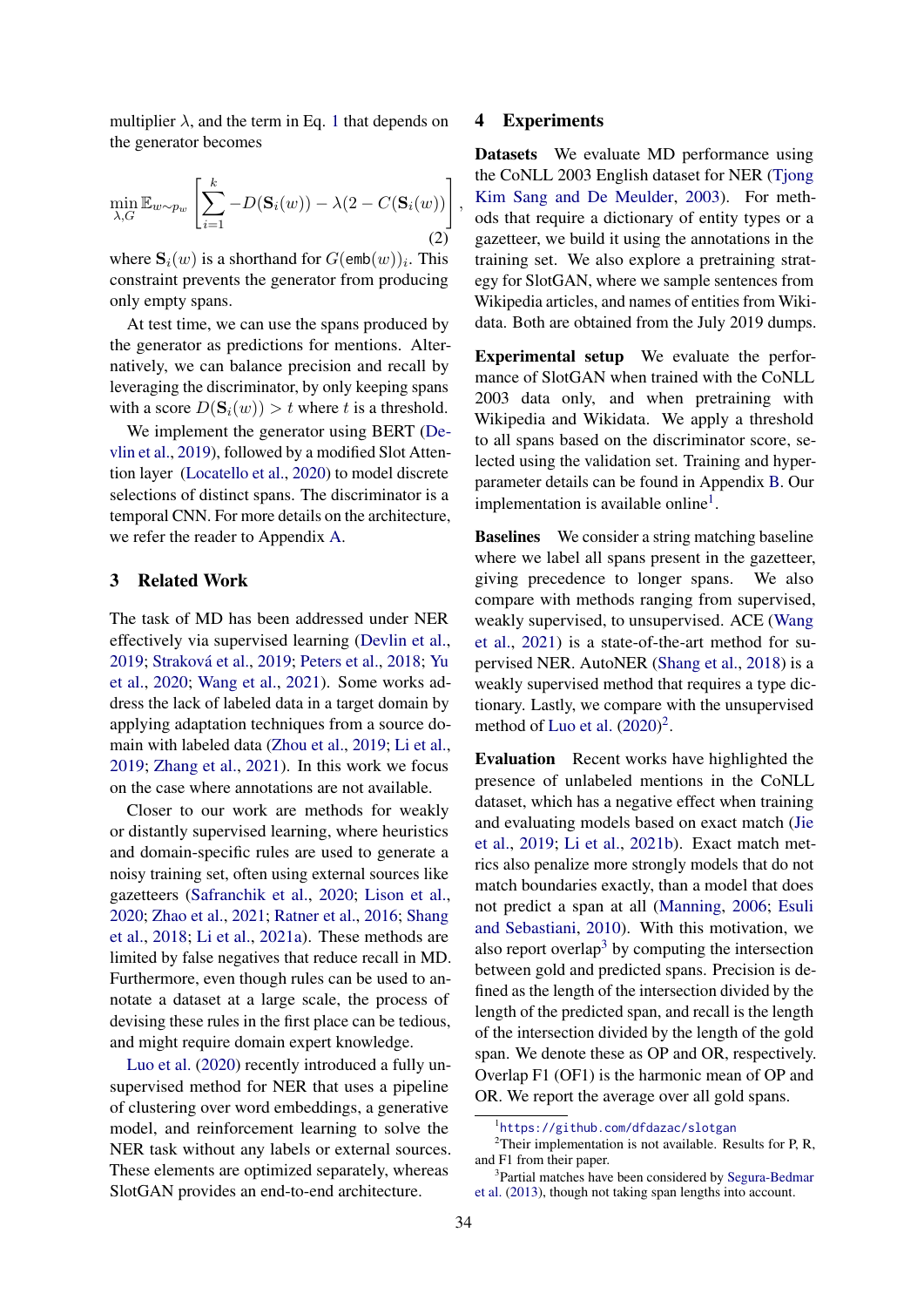<span id="page-3-0"></span>

| Method                                           | Data            | P            | R    | F1           | OP           | OR.          | OF <sub>1</sub> |
|--------------------------------------------------|-----------------|--------------|------|--------------|--------------|--------------|-----------------|
| String matching                                  | Gazetteer       | 76 2.        | 54.0 | 63.2         | 57.4         | 61.3         | 58.6            |
| ACE (Wang et al., 2021)                          | Gold labels     | 96.0         | 97.1 | 96.5         | 98.3         | 98.1         | 98.1            |
| AutoNER (Shang et al., 2018)                     | Type dictionary | 88.4         | 94.2 | 91.2         | 97.4         | 97.2         | 96.9            |
| Unsupervised (Luo et al., 2020)                  | Domain concepts | 80.0         | 72.0 | 76.0         |              |              |                 |
| SlotGAN - no pretraining<br>SlotGAN - pretrained | Gazetteer       | 55.9<br>60.1 | 66.1 | 60.6<br>65.2 | 82.9<br>93.2 | 79.5<br>83.0 | 82.9<br>84.7    |

Table 1: Mention detection results evaluated via exact match precision (P), recall (R), and F1 score; and overlap metrics (preceded with O). The "Data" column indicates what is required to train the model in addition to a corpus.

<span id="page-3-1"></span>

| Gold      | on the road to [Tripoli] airport                      |
|-----------|-------------------------------------------------------|
| Predicted | on the road to [Tripoli airport]                      |
| Gold      | <b>[Belgian]</b> police said on Saturday              |
| Predicted | [Belgian police] said on Saturday                     |
| Gold      | <b>FJOHNSON</b> WINS UNANIMOUS POINTS VERDICT         |
| Predicted | <b><i>FJOHNSON WINS UNANIMOUS POINTS VERDICT1</i></b> |
| Gold      | BASKETBALL - [BENETTON] BEAT [DINAMO] 92 - 81         |
| Predicted | <b>TBASKETBALL1 - FBENETTON BEAT DINAMO1 92 - 81</b>  |

Table 2: Comparison of gold spans and spans predicted by SlotGAN.

Results We present MD results in Table [1.](#page-3-0) We observe that pretraining with Wikipedia and Wikidata entity names helps to improve the performance over a version trained with the CoNLL 2003 data only. The higher recall of SlotGAN in comparison with the string matching baseline shows that the generator is not simply memorizing the gazetteer and can thus detect mentions not seen during training. However, its precision and recall are low compared to other systems. We attribute this partly to the lack of strong supervision of the generator, which results in boundaries that differ from gold spans, and detection of more mentions than those present in the dataset. The overlap-based metrics show that on average, predicted spans overlap 93% and gold spans overlap 83% with the intersection. This indicates that extra words are added to predicted spans, and boundary mismatch, though these values of precision and recall are within 95% and 84% of the supervised baseline, respectively.

A closer analysis of the length of overlapping spans shows that in 69.4% of the cases the length is the same as gold spans, in 21.1% the predicted span is longer, and in 9.5% it is shorter. This often leads to mentions that are actually correct, as shown in Table [2.](#page-3-1) However, SlotGAN also produces spans that do not overlap with any gold span. This can be observed by plotting the average number of words

<span id="page-3-2"></span>

Figure 2: Number of words assigned to a mention per sentence, computed over gold and predicted spans.

assigned to a mention by the model versus the gold annotations, as shown in Fig [2.](#page-3-2) We see that across different numbers of mention words for the gold annotations, SlotGAN produces a higher number in average. We also find cases where it relies on capitalization only, which becomes problematic in upper case sentences: for regular sentences, there is no exact boundary match in 11% of the cases. For sentences in upper case, this increases to 23%.

# 5 Conclusion

We have presented SlotGAN, a method for training a mention detector that only requires unlabeled text and a list of entity names, that relies on implicit supervision provided by a discriminator that is also optimized during training. This results in spans that overlap well with gold spans, but also a tendency towards generating more and longer spans, and relying on capitalization only. This suggests that spans predicted by SlotGAN are likely to be correct,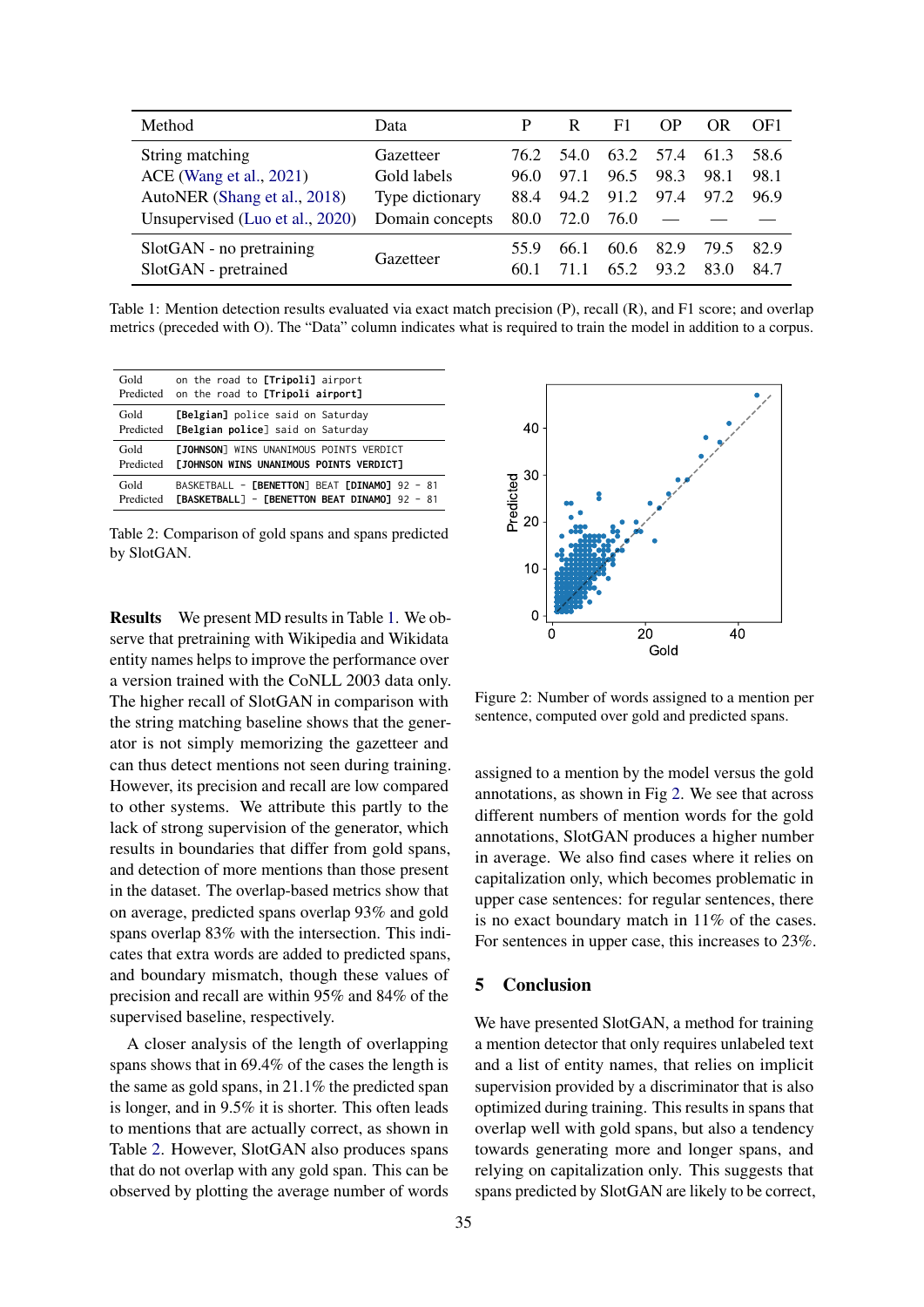but an additional mechanism is needed to filter them. This can be enforced via tighter constraints on generated spans, or a stronger discriminator.

Even though its performance is close to a supervised model according to overlap-based metrics, it cannot match other methods that also use a gazetteer or are unsupervised. In spite of this, we consider SlotGAN a promising framework for other IE tasks with less supervision, for example, where relations between slots could be induced. The end-to-end architecture also presents an opportunity for fine-tuning with gold labels, which we plan to explore in future work.

### Acknowledgments

This project was funded by Elsevier's Discovery Lab.

#### **References**

- <span id="page-4-7"></span>Martín Arjovsky, Soumith Chintala, and Léon Bottou. 2017. [Wasserstein generative adversarial networks.](http://proceedings.mlr.press/v70/arjovsky17a.html) In *Proceedings of the 34th International Conference on Machine Learning, ICML 2017, Sydney, NSW, Australia, 6-11 August 2017*, volume 70 of *Proceedings of Machine Learning Research*, pages 214–223. PMLR.
- <span id="page-4-8"></span>Jasmijn Bastings, Wilker Aziz, and Ivan Titov. 2019. [Interpretable neural predictions with differentiable](https://doi.org/10.18653/v1/P19-1284) [binary variables.](https://doi.org/10.18653/v1/P19-1284) In *Proceedings of the 57th Annual Meeting of the Association for Computational Linguistics*, pages 2963–2977, Florence, Italy. Association for Computational Linguistics.
- <span id="page-4-0"></span>Nicola De Cao, Gautier Izacard, Sebastian Riedel, and Fabio Petroni. 2021. [Autoregressive entity retrieval.](https://openreview.net/forum?id=5k8F6UU39V) In *9th International Conference on Learning Representations, ICLR 2021, Virtual Event, Austria, May 3-7, 2021*. OpenReview.net.
- <span id="page-4-6"></span>Jacob Devlin, Ming-Wei Chang, Kenton Lee, and Kristina Toutanova. 2019. [BERT: pre-training of](https://doi.org/10.18653/v1/n19-1423) [deep bidirectional transformers for language under](https://doi.org/10.18653/v1/n19-1423)[standing.](https://doi.org/10.18653/v1/n19-1423) In *Proceedings of the 2019 Conference of the North American Chapter of the Association for Computational Linguistics: Human Language Technologies, NAACL-HLT 2019, Minneapolis, MN, USA, June 2-7, 2019, Volume 1 (Long and Short Papers)*, pages 4171–4186. Association for Computational Linguistics.
- <span id="page-4-11"></span>Andrea Esuli and Fabrizio Sebastiani. 2010. [Evalu](https://doi.org/10.1007/978-3-642-15998-5_12)[ating information extraction.](https://doi.org/10.1007/978-3-642-15998-5_12) In *Multilingual and Multimodal Information Access Evaluation, International Conference of the Cross-Language Evaluation Forum, CLEF 2010, Padua, Italy, September 20-23, 2010. Proceedings*, volume 6360 of *Lecture Notes in Computer Science*, pages 100–111. Springer.
- <span id="page-4-4"></span>Athanasios Giannakopoulos, Claudiu Musat, Andreea Hossmann, and Michael Baeriswyl. 2017. [Unsuper](https://doi.org/10.18653/v1/W17-5224)[vised aspect term extraction with B-LSTM & CRF](https://doi.org/10.18653/v1/W17-5224) [using automatically labelled datasets.](https://doi.org/10.18653/v1/W17-5224) In *Proceedings of the 8th Workshop on Computational Approaches to Subjectivity, Sentiment and Social Media Analysis*, pages 180–188, Copenhagen, Denmark. Association for Computational Linguistics.
- <span id="page-4-5"></span>Ian J. Goodfellow, Jean Pouget-Abadie, Mehdi Mirza, Bing Xu, David Warde-Farley, Sherjil Ozair, Aaron C. Courville, and Yoshua Bengio. 2014. [Generative ad](https://proceedings.neurips.cc/paper/2014/hash/5ca3e9b122f61f8f06494c97b1afccf3-Abstract.html)[versarial nets.](https://proceedings.neurips.cc/paper/2014/hash/5ca3e9b122f61f8f06494c97b1afccf3-Abstract.html) In *Advances in Neural Information Processing Systems 27: Annual Conference on Neural Information Processing Systems 2014, December 8-13 2014, Montreal, Quebec, Canada*, pages 2672– 2680.
- <span id="page-4-12"></span>Ishaan Gulrajani, Faruk Ahmed, Martín Arjovsky, Vincent Dumoulin, and Aaron C. Courville. 2017. [Im](https://proceedings.neurips.cc/paper/2017/hash/892c3b1c6dccd52936e27cbd0ff683d6-Abstract.html)[proved training of wasserstein gans.](https://proceedings.neurips.cc/paper/2017/hash/892c3b1c6dccd52936e27cbd0ff683d6-Abstract.html) In *Advances in Neural Information Processing Systems 30: Annual Conference on Neural Information Processing Systems 2017, December 4-9, 2017, Long Beach, CA, USA*, pages 5767–5777.
- <span id="page-4-10"></span>Zhanming Jie, Pengjun Xie, Wei Lu, Ruixue Ding, and Linlin Li. 2019. [Better modeling of incomplete anno](https://doi.org/10.18653/v1/N19-1079)[tations for named entity recognition.](https://doi.org/10.18653/v1/N19-1079) In *Proceedings of the 2019 Conference of the North American Chapter of the Association for Computational Linguistics: Human Language Technologies, Volume 1 (Long and Short Papers)*, pages 729–734, Minneapolis, Minnesota. Association for Computational Linguistics.
- <span id="page-4-2"></span>Mandar Joshi, Omer Levy, Luke Zettlemoyer, and Daniel Weld. 2019. [BERT for coreference reso](https://doi.org/10.18653/v1/D19-1588)[lution: Baselines and analysis.](https://doi.org/10.18653/v1/D19-1588) In *Proceedings of the 2019 Conference on Empirical Methods in Natural Language Processing and the 9th International Joint Conference on Natural Language Processing (EMNLP-IJCNLP)*, pages 5803–5808, Hong Kong, China. Association for Computational Linguistics.
- <span id="page-4-1"></span>Arzoo Katiyar and Claire Cardie. 2017. [Going out on a](https://doi.org/10.18653/v1/P17-1085) [limb: Joint extraction of entity mentions and relations](https://doi.org/10.18653/v1/P17-1085) [without dependency trees.](https://doi.org/10.18653/v1/P17-1085) In *Proceedings of the 55th Annual Meeting of the Association for Computational Linguistics (Volume 1: Long Papers)*, pages 917–928, Vancouver, Canada. Association for Computational Linguistics.
- <span id="page-4-3"></span>Yuval Kirstain, Ori Ram, and Omer Levy. 2021. [Coref](https://doi.org/10.18653/v1/2021.acl-short.3)[erence resolution without span representations.](https://doi.org/10.18653/v1/2021.acl-short.3) In *Proceedings of the 59th Annual Meeting of the Association for Computational Linguistics and the 11th International Joint Conference on Natural Language Processing (Volume 2: Short Papers)*, pages 14–19, Online. Association for Computational Linguistics.
- <span id="page-4-9"></span>Jiacheng Li, Haibo Ding, Jingbo Shang, Julian McAuley, and Zhe Feng. 2021a. [Weakly supervised named en](https://doi.org/10.18653/v1/2021.acl-long.352)[tity tagging with learnable logical rules.](https://doi.org/10.18653/v1/2021.acl-long.352) In *Proceedings of the 59th Annual Meeting of the Association for Computational Linguistics and the 11th International*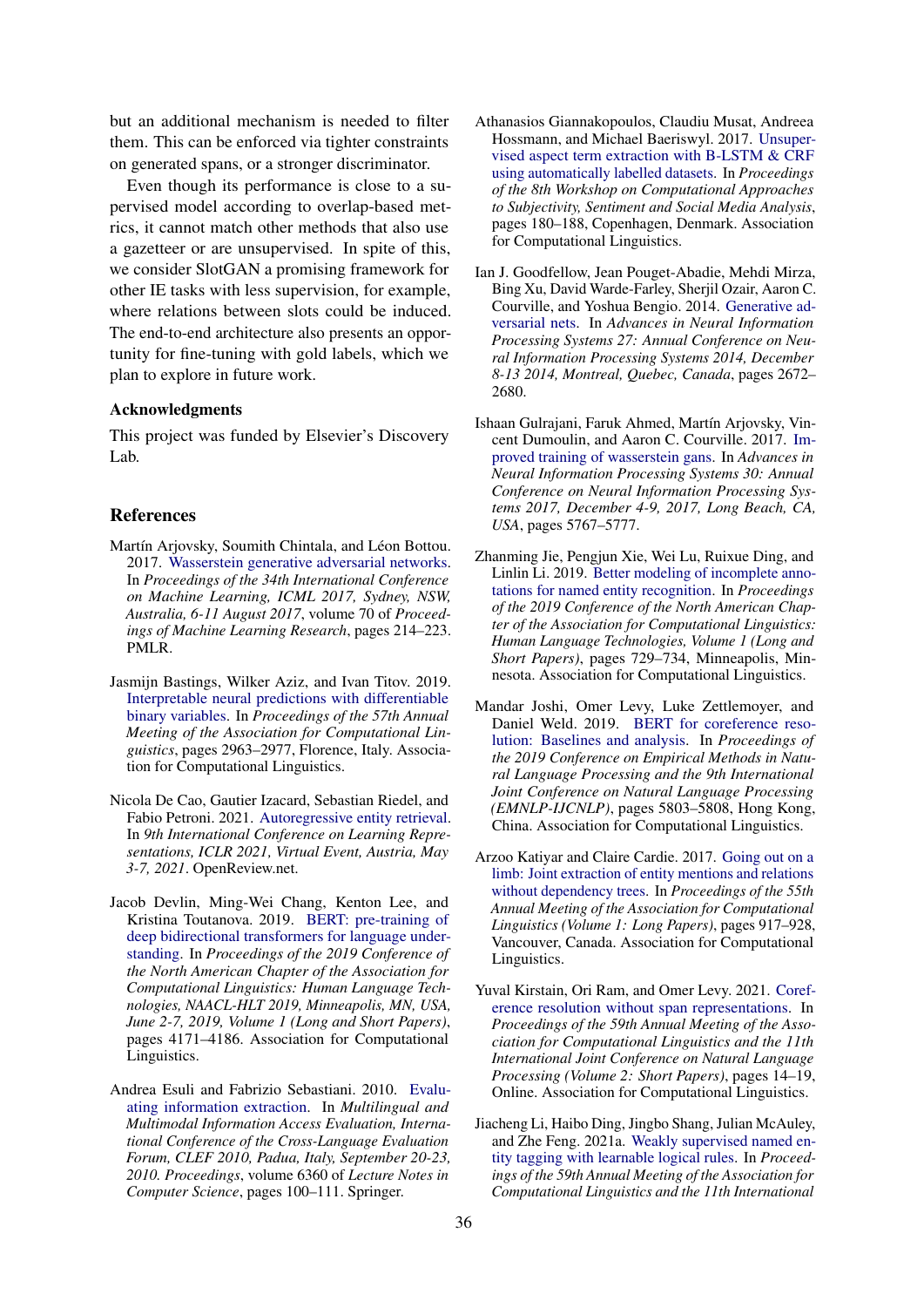*Joint Conference on Natural Language Processing (Volume 1: Long Papers)*, pages 4568–4581, Online. Association for Computational Linguistics.

- <span id="page-5-8"></span>Jing Li, Deheng Ye, and Shuo Shang. 2019. [Adver](https://doi.org/10.24963/ijcai.2019/702)[sarial transfer for named entity boundary detection](https://doi.org/10.24963/ijcai.2019/702) [with pointer networks.](https://doi.org/10.24963/ijcai.2019/702) In *Proceedings of the Twenty-Eighth International Joint Conference on Artificial Intelligence, IJCAI 2019, Macao, China, August 10- 16, 2019*, pages 5053–5059. ijcai.org.
- <span id="page-5-12"></span>Yangming Li, Lemao Liu, and Shuming Shi. 2021b. [Empirical analysis of unlabeled entity problem in](https://openreview.net/forum?id=5jRVa89sZk) [named entity recognition.](https://openreview.net/forum?id=5jRVa89sZk) In *9th International Conference on Learning Representations, ICLR 2021, Virtual Event, Austria, May 3-7, 2021*. OpenReview.net.
- <span id="page-5-10"></span>Pierre Lison, Jeremy Barnes, Aliaksandr Hubin, and Samia Touileb. 2020. [Named entity recognition with](https://doi.org/10.18653/v1/2020.acl-main.139)[out labelled data: A weak supervision approach.](https://doi.org/10.18653/v1/2020.acl-main.139) In *Proceedings of the 58th Annual Meeting of the Association for Computational Linguistics*, pages 1518– 1533, Online. Association for Computational Linguistics.
- <span id="page-5-6"></span>Francesco Locatello, Dirk Weissenborn, Thomas Unterthiner, Aravindh Mahendran, Georg Heigold, Jakob Uszkoreit, Alexey Dosovitskiy, and Thomas Kipf. 2020. [Object-centric learning with slot atten](https://proceedings.neurips.cc/paper/2020/hash/8511df98c02ab60aea1b2356c013bc0f-Abstract.html)[tion.](https://proceedings.neurips.cc/paper/2020/hash/8511df98c02ab60aea1b2356c013bc0f-Abstract.html) In *Advances in Neural Information Processing Systems 33: Annual Conference on Neural Information Processing Systems 2020, NeurIPS 2020, December 6-12, 2020, virtual*.
- <span id="page-5-11"></span>Ying Luo, Hai Zhao, and Junlang Zhan. 2020. [Named](https://doi.org/10.18653/v1/2020.emnlp-main.723) [entity recognition only from word embeddings.](https://doi.org/10.18653/v1/2020.emnlp-main.723) In *Proceedings of the 2020 Conference on Empirical Methods in Natural Language Processing, EMNLP 2020, Online, November 16-20, 2020*, pages 8995– 9005. Association for Computational Linguistics.
- <span id="page-5-13"></span>Christopher Manning. 2006. [Doing named entity recog](https://nlpers.blogspot.com/2006/08/doing-named-entity-recognition-dont.html)[nition? don't optimize for F1.](https://nlpers.blogspot.com/2006/08/doing-named-entity-recognition-dont.html) *NLPers Blog*, 25. Accessed on November, 2021.
- <span id="page-5-5"></span>Mehdi Mirza and Simon Osindero. 2014. [Conditional](http://arxiv.org/abs/1411.1784) [generative adversarial nets.](http://arxiv.org/abs/1411.1784) *CoRR*, abs/1411.1784.
- <span id="page-5-7"></span>Matthew E. Peters, Mark Neumann, Mohit Iyyer, Matt Gardner, Christopher Clark, Kenton Lee, and Luke Zettlemoyer. 2018. [Deep contextualized word repre](https://doi.org/10.18653/v1/N18-1202)[sentations.](https://doi.org/10.18653/v1/N18-1202) In *Proceedings of the 2018 Conference of the North American Chapter of the Association for Computational Linguistics: Human Language Technologies, Volume 1 (Long Papers)*, pages 2227–2237, New Orleans, Louisiana. Association for Computational Linguistics.
- <span id="page-5-16"></span>John C. Platt and Alan H. Barr. 1987. [Constrained differ](http://papers.nips.cc/paper/4-constrained-differential-optimization)[ential optimization.](http://papers.nips.cc/paper/4-constrained-differential-optimization) In *Neural Information Processing Systems, Denver, Colorado, USA, 1987*, pages 612–621. American Institue of Physics.
- <span id="page-5-2"></span>Alexander J. Ratner, Christopher De Sa, Sen Wu, Daniel Selsam, and Christopher Ré. 2016. [Data program](https://proceedings.neurips.cc/paper/2016/hash/6709e8d64a5f47269ed5cea9f625f7ab-Abstract.html)[ming: Creating large training sets, quickly.](https://proceedings.neurips.cc/paper/2016/hash/6709e8d64a5f47269ed5cea9f625f7ab-Abstract.html) In *Advances in Neural Information Processing Systems 29:*

*Annual Conference on Neural Information Processing Systems 2016, December 5-10, 2016, Barcelona, Spain*, pages 3567–3575.

- <span id="page-5-9"></span>Esteban Safranchik, Shiying Luo, and Stephen H. Bach. 2020. [Weakly supervised sequence tagging from](https://aaai.org/ojs/index.php/AAAI/article/view/6009) [noisy rules.](https://aaai.org/ojs/index.php/AAAI/article/view/6009) In *The Thirty-Fourth AAAI Conference on Artificial Intelligence, AAAI 2020, The Thirty-Second Innovative Applications of Artificial Intelligence Conference, IAAI 2020, The Tenth AAAI Symposium on Educational Advances in Artificial Intelligence, EAAI 2020, New York, NY, USA, February 7-12, 2020*, pages 5570–5578. AAAI Press.
- <span id="page-5-14"></span>Isabel Segura-Bedmar, Paloma Martínez, and María Herrero-Zazo. 2013. [SemEval-2013 task 9 : Extrac](https://aclanthology.org/S13-2056)[tion of drug-drug interactions from biomedical texts](https://aclanthology.org/S13-2056) [\(DDIExtraction 2013\).](https://aclanthology.org/S13-2056) In *Second Joint Conference on Lexical and Computational Semantics (\*SEM), Volume 2: Proceedings of the Seventh International Workshop on Semantic Evaluation (SemEval 2013)*, pages 341–350, Atlanta, Georgia, USA. Association for Computational Linguistics.
- <span id="page-5-3"></span>Jingbo Shang, Liyuan Liu, Xiaotao Gu, Xiang Ren, Teng Ren, and Jiawei Han. 2018. [Learning named en](https://doi.org/10.18653/v1/D18-1230)[tity tagger using domain-specific dictionary.](https://doi.org/10.18653/v1/D18-1230) In *Proceedings of the 2018 Conference on Empirical Methods in Natural Language Processing*, pages 2054– 2064, Brussels, Belgium. Association for Computational Linguistics.
- <span id="page-5-0"></span>Jana Straková, Milan Straka, and Jan Hajic. 2019. [Neu](https://doi.org/10.18653/v1/P19-1527)[ral architectures for nested NER through lineariza](https://doi.org/10.18653/v1/P19-1527)[tion.](https://doi.org/10.18653/v1/P19-1527) In *Proceedings of the 57th Annual Meeting of the Association for Computational Linguistics*, pages 5326–5331, Florence, Italy. Association for Computational Linguistics.
- <span id="page-5-4"></span>Erik F. Tjong Kim Sang and Fien De Meulder. 2003. [Introduction to the CoNLL-2003 shared task:](https://aclanthology.org/W03-0419) [Language-independent named entity recognition.](https://aclanthology.org/W03-0419) In *Proceedings of the Seventh Conference on Natural Language Learning at HLT-NAACL 2003*, pages 142– 147.
- <span id="page-5-1"></span>Xinyu Wang, Yong Jiang, Nguyen Bach, Tao Wang, Zhongqiang Huang, Fei Huang, and Kewei Tu. 2021. [Automated concatenation of embeddings for struc](https://doi.org/10.18653/v1/2021.acl-long.206)[tured prediction.](https://doi.org/10.18653/v1/2021.acl-long.206) In *Proceedings of the 59th Annual Meeting of the Association for Computational Linguistics and the 11th International Joint Conference on Natural Language Processing, ACL/IJCNLP 2021, (Volume 1: Long Papers), Virtual Event, August 1-6, 2021*, pages 2643–2660. Association for Computational Linguistics.
- <span id="page-5-15"></span>Thomas Wolf, Lysandre Debut, Victor Sanh, Julien Chaumond, Clement Delangue, Anthony Moi, Pierric Cistac, Tim Rault, Rémi Louf, Morgan Funtowicz, and Jamie Brew. 2019. [Huggingface's transformers:](http://arxiv.org/abs/1910.03771) [State-of-the-art natural language processing.](http://arxiv.org/abs/1910.03771) *CoRR*, abs/1910.03771.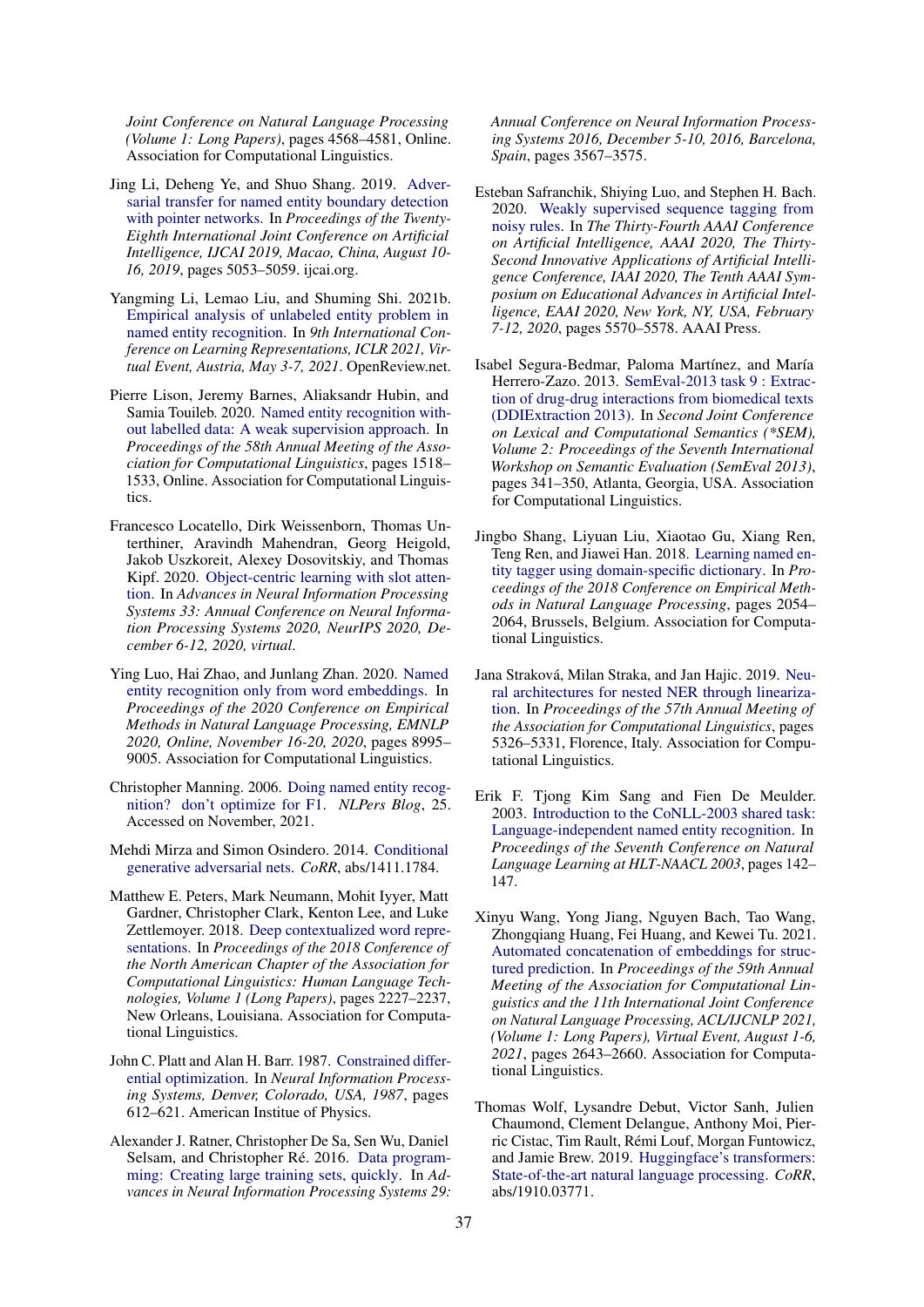- <span id="page-6-0"></span>Ledell Wu, Fabio Petroni, Martin Josifoski, Sebastian Riedel, and Luke Zettlemoyer. 2020. [Scalable zero](https://doi.org/10.18653/v1/2020.emnlp-main.519)[shot entity linking with dense entity retrieval.](https://doi.org/10.18653/v1/2020.emnlp-main.519) In *Proceedings of the 2020 Conference on Empirical Methods in Natural Language Processing (EMNLP)*, pages 6397–6407, Online. Association for Computational Linguistics.
- <span id="page-6-2"></span>Liyan Xu and Jinho D. Choi. 2020. [Revealing the myth](https://doi.org/10.18653/v1/2020.emnlp-main.686) [of higher-order inference in coreference resolution.](https://doi.org/10.18653/v1/2020.emnlp-main.686) In *Proceedings of the 2020 Conference on Empirical Methods in Natural Language Processing (EMNLP)*, pages 8527–8533, Online. Association for Computational Linguistics.
- <span id="page-6-4"></span>Juntao Yu, Bernd Bohnet, and Massimo Poesio. 2020. [Neural mention detection.](https://aclanthology.org/2020.lrec-1.1) In *Proceedings of the 12th Language Resources and Evaluation Conference*, pages 1–10, Marseille, France. European Language Resources Association.
- <span id="page-6-6"></span>Tao Zhang, Congying Xia, Philip S. Yu, Zhiwei Liu, and Shu Zhao. 2021. [PDALN: Progressive domain](https://aclanthology.org/2021.emnlp-main.442) [adaptation over a pre-trained model for low-resource](https://aclanthology.org/2021.emnlp-main.442) [cross-domain named entity recognition.](https://aclanthology.org/2021.emnlp-main.442) In *Proceedings of the 2021 Conference on Empirical Methods in Natural Language Processing*, pages 5441–5451, Online and Punta Cana, Dominican Republic. Association for Computational Linguistics.
- <span id="page-6-7"></span>Xinyan Zhao, Haibo Ding, and Zhe Feng. 2021. [GLaRA: Graph-based labeling rule augmentation for](https://aclanthology.org/2021.eacl-main.318) [weakly supervised named entity recognition.](https://aclanthology.org/2021.eacl-main.318) In *Proceedings of the 16th Conference of the European Chapter of the Association for Computational Linguistics: Main Volume*, pages 3636–3649, Online. Association for Computational Linguistics.
- <span id="page-6-1"></span>Zexuan Zhong and Danqi Chen. 2021. [A frustratingly](https://doi.org/10.18653/v1/2021.naacl-main.5) [easy approach for entity and relation extraction.](https://doi.org/10.18653/v1/2021.naacl-main.5) In *Proceedings of the 2021 Conference of the North American Chapter of the Association for Computational Linguistics: Human Language Technologies*, pages 50–61, Online. Association for Computational Linguistics.
- <span id="page-6-5"></span>Joey Tianyi Zhou, Hao Zhang, Di Jin, Hongyuan Zhu, Meng Fang, Rick Siow Mong Goh, and Kenneth Kwok. 2019. [Dual adversarial neural transfer for low](https://doi.org/10.18653/v1/P19-1336)[resource named entity recognition.](https://doi.org/10.18653/v1/P19-1336) In *Proceedings of the 57th Annual Meeting of the Association for Computational Linguistics*, pages 3461–3471, Florence, Italy. Association for Computational Linguistics.

### <span id="page-6-3"></span>A Architectures

In our implementation of SlotGAN, the embedding function  $emb(w)$  used to obtain embeddings of sentences and names in the gazetteer uses the pretrained WordPiece embeddings from the input layer of BERT [\(Devlin et al.,](#page-4-6) [2019\)](#page-4-6).

The generator consists of BERT, which for an input sentence of length  $n$ , outputs a matrix

<span id="page-6-8"></span>

| Layer             | <b>Output features</b> Activation |      |
|-------------------|-----------------------------------|------|
| $3 \times 3$ Conv | 128                               | ReLU |
| $3 \times 3$ Conv | 64                                | ReLU |
| $3 \times 3$ Conv | 64                                | ReLU |
| $3 \times 3$ Conv | 64                                |      |
| Flatten           |                                   |      |
| Linear            | 32                                | ReLU |
| Linear            | 1                                 |      |

Table 3: Architecture of the discriminator used in our experiments.

 $H \in \mathbb{R}^{d \times n}$  where d is the dimension of the output layer of BERT, equal to 768. We use the bert-base-cased implementation in Hugging-Face's Transformer library [\(Wolf et al.,](#page-5-15) [2019\)](#page-5-15).

The output matrix is passed to a modified Slot Attention layer [\(Locatello et al.,](#page-5-6) [2020\)](#page-5-6), which we use as a differentiable mechanism to assign  $n$  input embeddings to  $k$  slots. In the original implementation, Slot Attention would assign each of the  $n$ outputs in the columns of  $H$  to  $k$  slots, by using a differentiable clustering algorithm. This algorithm works for a variable number of slots, by sampling k initial slot representations from a Gaussian distribution. In our experiments we use  $k = 10$ , and the number of iterations of the clustering algorithm is set to 3.

In the MD case, for words that do not belong to any mention, we want the generator to be able to assign them to a "default" slot. We achieve this by introducing an extra slot, whose representation, instead of sampled, is a single vector with a learned representation. Slot Attention in the generator thus contains  $k+1$  slots, but the default slot is discarded when passing generated spans to the discriminator.

After discarding the default slot, the result is an attention mask  $\mathbf{M} \in \mathbb{R}^{k \times n}$  where the  $m_{ij}$  entry indicates the fraction of input  $j$  assigned to slot  $i$ , and each column is normalized to 1. The  $i$ -th span representation is then obtained as

$$
\mathbf{S}_i = \text{emb}(w) \odot \mathbf{M}_{i:}, \tag{3}
$$

where  $M_i$ : is the *i*-th row of M, and  $\odot$  is broadcast element-wise multiplication.

For the discriminator we use a temporal CNN, where convolutions are applied along the sequence axis. The input is a matrix of span representations of shape  $d \times L$ , and the output is a scalar. The architecture is described in Table [3.](#page-6-8)